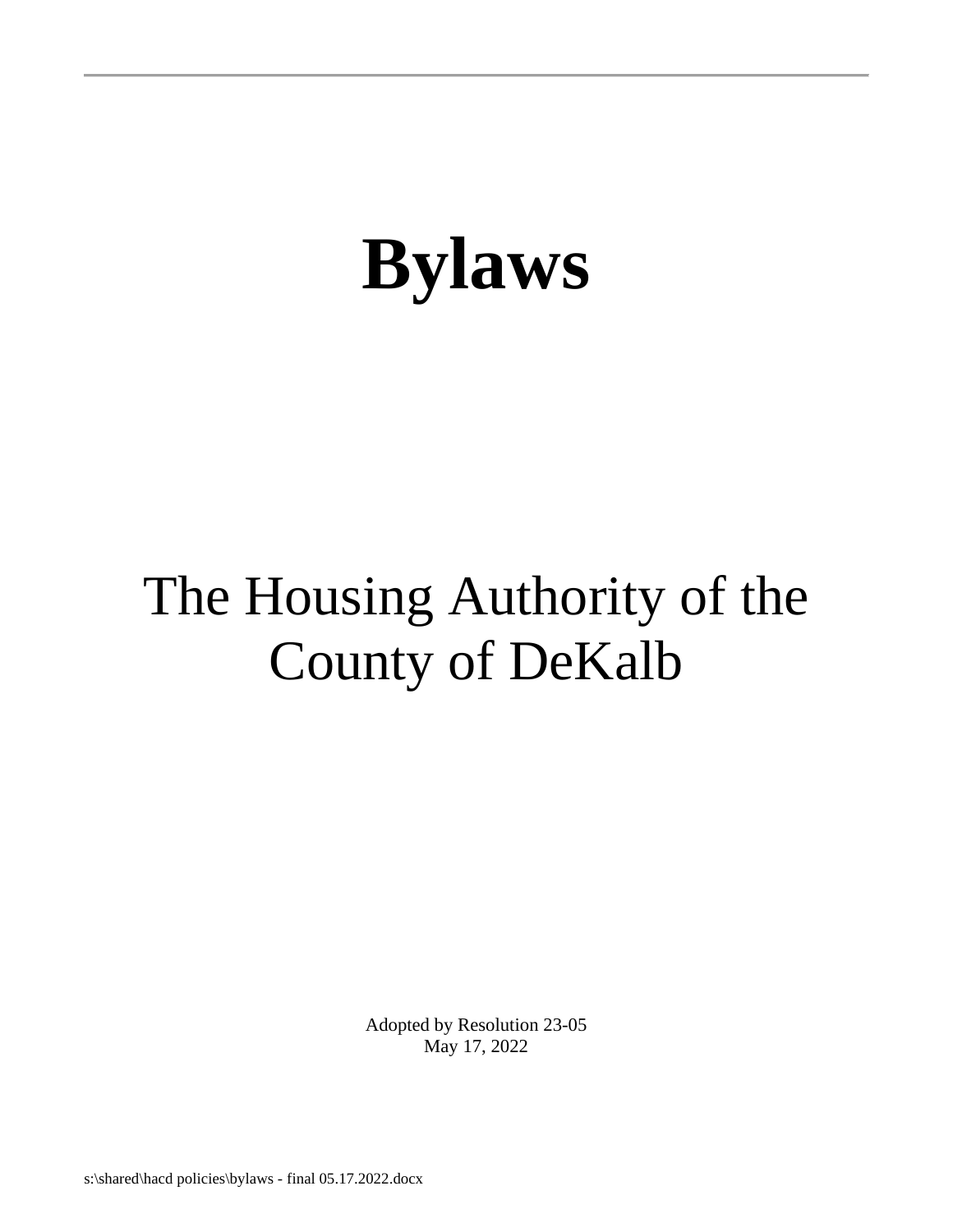## **Contents**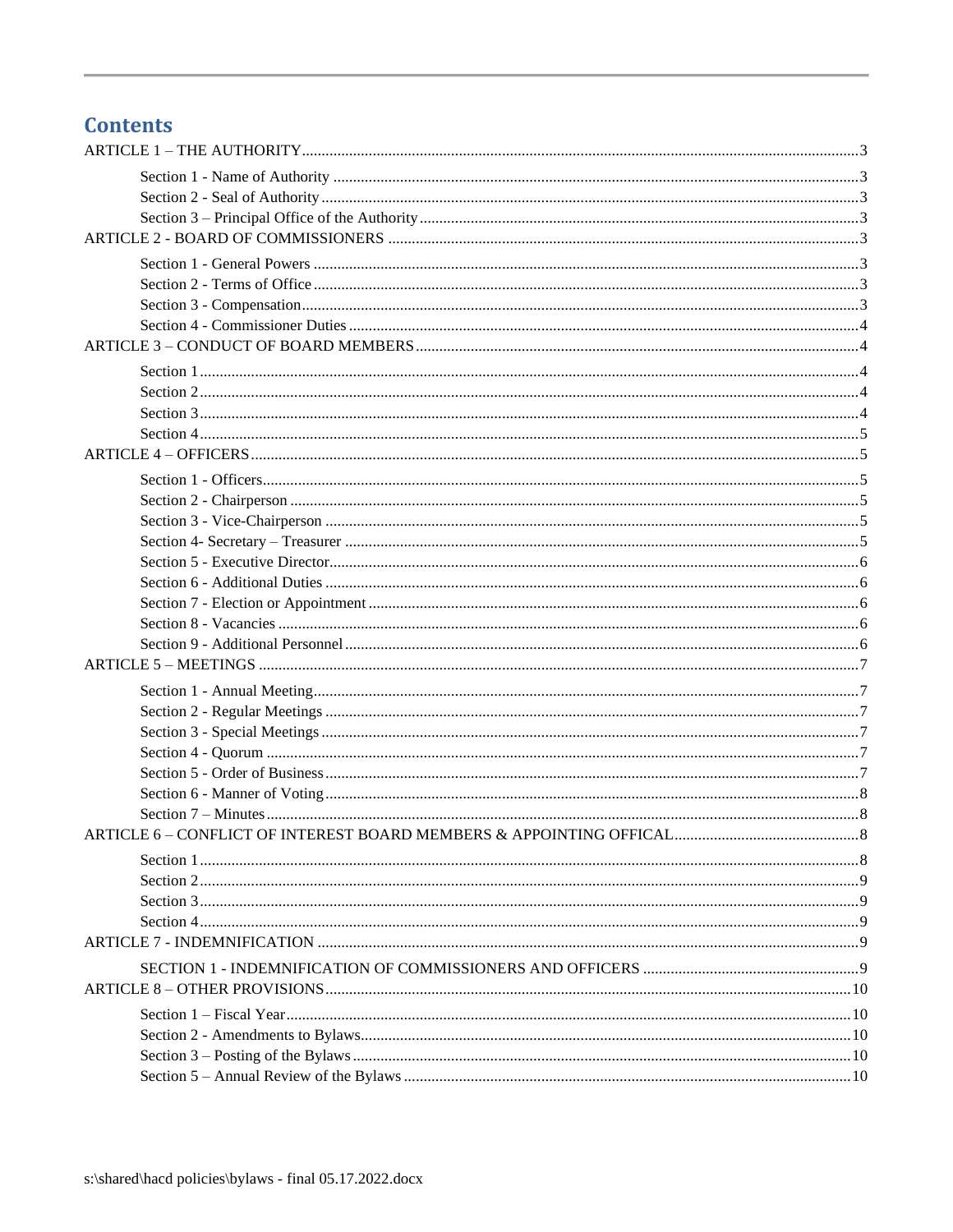## <span id="page-2-0"></span>**ARTICLE 1 – THE AUTHORITY**

#### <span id="page-2-1"></span>**Section 1 - Name of Authority**

The name of the Authority shall be the "Housing Authority of the County of DeKalb, Illinois." and is a municipal corporation, created and authorized pursuant to the Illinois Housing Authorities Act (310 ILCS  $10/1$  et seq.).

#### <span id="page-2-2"></span>**Section 2 - Seal of Authority**

The seal of the Authority shall be in the form of a circle and shall bear the name of the Authority and the year of its organization.

#### <span id="page-2-3"></span>**Section 3 – Principal Office of the Authority**

The principal office of the Authority shall be at 310 North Sixth Street in the City of DeKalb, State of Illinois, but the Authority may hold its meeting at such other place as it may designate by the Authority.

## <span id="page-2-4"></span>**ARTICLE 2 - BOARD OF COMMISSIONERS**

#### <span id="page-2-5"></span>**Section 1 - General Powers**

The business and affairs of the Authority shall be managed by a Board of five (5) Commissioners. The Board shall exercise all of the powers of the Authority except as otherwise provided by law or these bylaws.

#### <span id="page-2-6"></span>**Section 2 - Terms of Office**

As provided in the Illinois Housing Authorities Act (310 ILCS 10/1 et seq.), five (5) Commissioners shall be appointed by the Chairman of the DeKalb County Board with advice and consent of the DeKalb County Board. One (1) Commissioner shall be a resident as set forth in 24 C.F.R. Section 964.400 et.al. Each Commissioner shall serve for a term of five (5) years or until their successor shall have been appointed and qualified.

#### <span id="page-2-7"></span>**Section 3 - Compensation**

Commissioners shall not receive any compensation, whether in form of salary, per diem allowances or otherwise, for or in connection with services as a Commissioner. Each Commissioner shall, however, be entitled to reimbursement of any travel expense incurred by the Commissioner for travel in connection with their duties.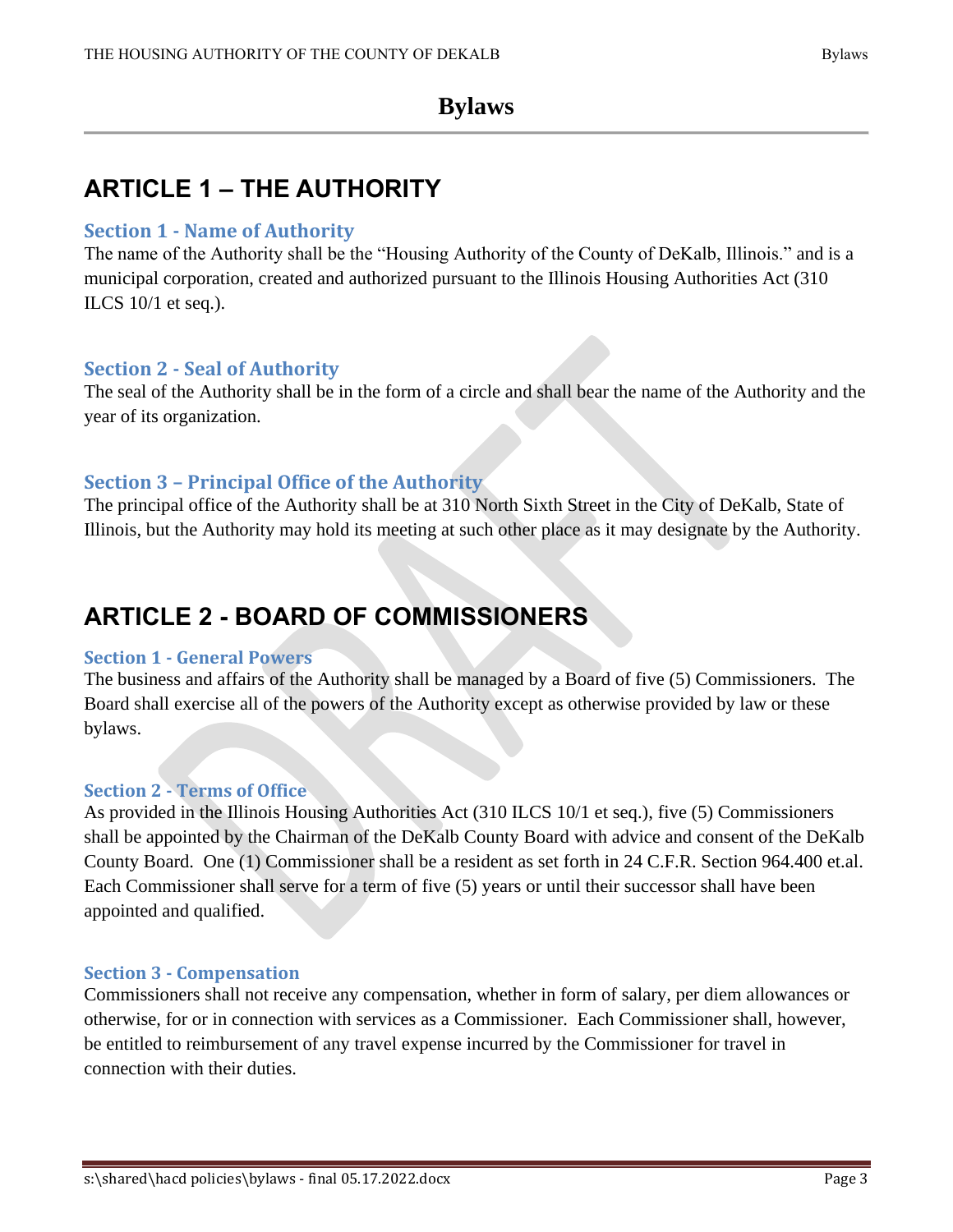#### <span id="page-3-0"></span>**Section 4 - Commissioner Duties**

The Commissioner shall uphold these bylaws and all policies approved by the Board. The Commissioner is expected to promptly attend all meetings of the Board. Any Commissioner who is unable to attend a meeting of the Board shall contact the chairperson or Executive Director of the Authority at the earliest opportunity prior to the meeting to advise the Board of said Commissioner's absence. The Commissioner acts as a commissioner only during officially sanctioned Board meetings. All other activities of a commissioner relating to the Authority must be approved by the Board and be coordinated through the Executive Director. The Commissioner shall assure that the policies of the Board are final and implemented and shall support the Board's action. The Commissioner will receive their information from reports issued by the Executive Director to the Board of Commissioners. The Commissioner shall serve at the request of the chairperson, or at the will of the Board, on any ad hoc, temporary, or standing committee of the Board. The Commissioner shall ensure that all issues before the Board are discussed in an open meeting, with the exception of those issues which are officially closed by the Board pursuant to Illinois law including the Open Meetings Act. The Commissioner shall make requests for documentation only through the Executive Director at a Board meeting, or in writing at any time.

## <span id="page-3-1"></span>**ARTICLE 3 – CONDUCT OF BOARD MEMBERS**

#### <span id="page-3-2"></span>**Section 1**

All Board Members are expected to attend every regular Board meeting. The times of regular Board meeting are established at the beginning of each year. If a Board member misses more than two consecutive regular Board meetings, or 3 regular Board meetings per the PHA fiscal year, without good cause as determined by the Board, see Article 3, Section 4.

#### <span id="page-3-3"></span>**Section 2**

No individual Board member may discuss issues with the staff or tenants of the Housing Authority without first going through the Executive Director and getting permission from the Board, except during a Board meeting, or with approval of the Board by resolution. Failure to follow this procedure the first time shall result in the Board Member being given a written letter of the infraction. Continuation shall result in action. See Article 3, Section 4.

#### <span id="page-3-4"></span>**Section 3**

The Board Chairperson is the official spokesperson for the Board of Commissioners. No Board member shall represent in an official capacity the Authority Board, on their own or approach any outside organization without the full Board's approval, that they may do so. If the Board Member is approached by an outside organization, they must refer the organization to the Chairperson. If the Board Member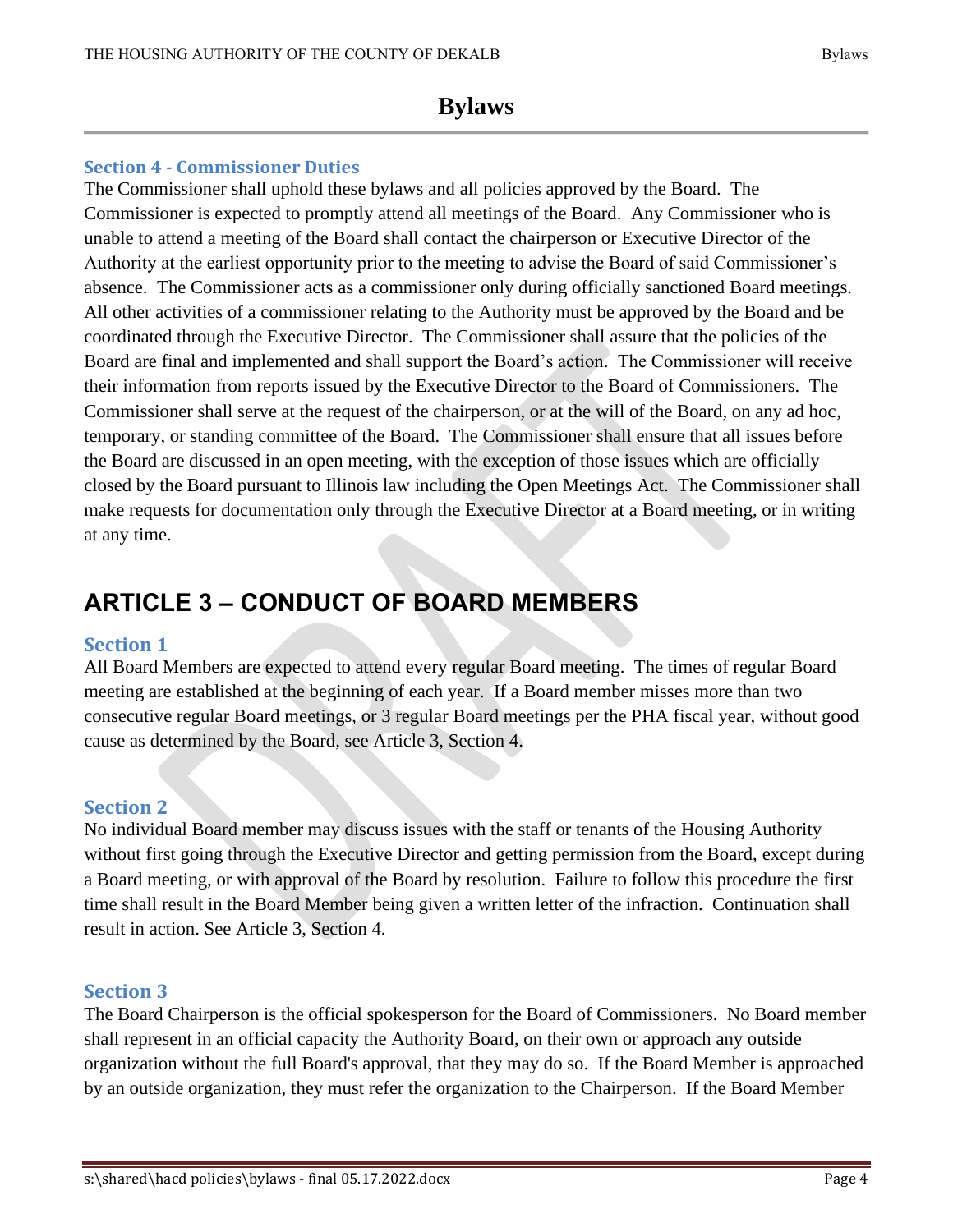approaches an outside organization, they shall be given a written letter of the infraction. Continuation shall result in action. See Article 3, Section 4.

#### <span id="page-4-0"></span>**Section 4**

Any violation of the above will require a Board Member to resign their position and notify, in writing, the appointing official that a replacement will be required immediately. If the Board Member does not resign, the provisions of the Illinois Housing Authorities Act will apply (310 ILCS 10/4 et seq.).

## <span id="page-4-1"></span>**ARTICLE 4 – OFFICERS**

#### <span id="page-4-2"></span>**Section 1 - Officers**

The officers of the Authority shall be a Chairperson, Vice-Chairperson, and a Secretary-Treasurer.

#### <span id="page-4-3"></span>**Section 2 - Chairperson**

The Chairperson shall preside at all meetings of the Authority. Except as otherwise authorized by the Authority, the Chairperson shall sign deeds and other instruments made by the Authority. At each meeting the Chairperson shall submit such recommendations and information as they may consider proper concerning the business, affairs and policies of the Authority.

#### <span id="page-4-4"></span>**Section 3 - Vice-Chairperson**

The Vice-Chairperson shall perform the duties of the Chairperson in the absence or incapacity of the Chairperson; and in case of the resignation or death of the Chairperson; the Vice-Chairperson shall perform such duties as are imposed on the Chairperson until such time as the Board shall select a new Chairperson.

#### <span id="page-4-5"></span>**Section 4- Secretary – Treasurer**

The Secretary-Treasurer shall keep the records of the Authority, shall act as Secretary of the meetings of the Authority and record all votes, and shall keep a record of the proceedings of the Authority in a journal of proceedings to be kept for such purpose, and shall perform all duties incident to their office. They shall keep in safe custody the seal of the Authority and shall have power to affix such seal to all contracts and instruments authorized to be executed by the Authority.

They shall have the care and custody of all funds of the Authority and shall deposit the same in the name of the Authority in such bank or banks as the Authority may select. They shall sign all orders and checks for the payment of money and shall pay out and disburse such moneys under the direction of the Authority. Except as otherwise authorized by resolution of the Authority, all such orders and checks shall be counter-signed by electronic means by the Chairperson or a member of the Board. They shall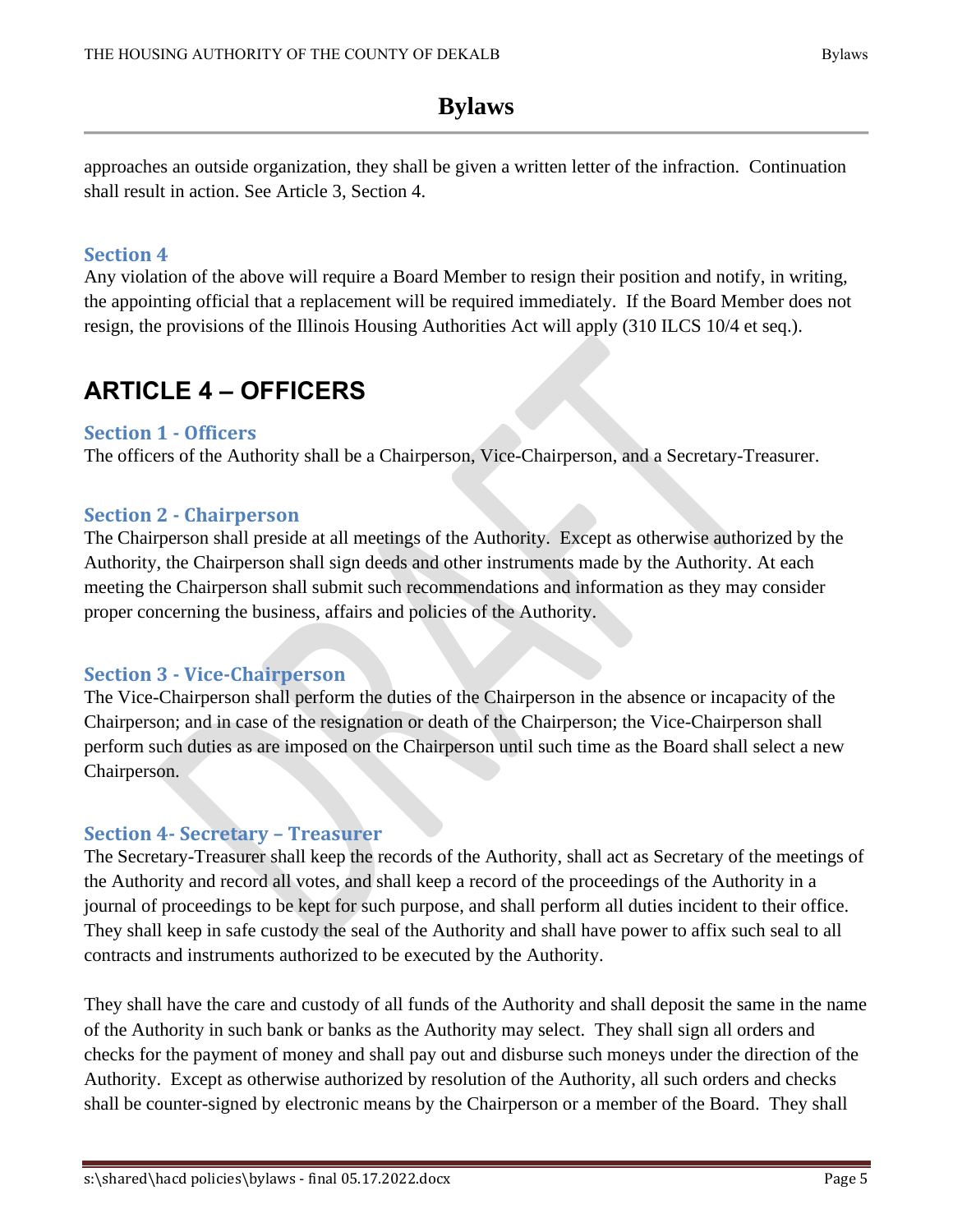keep regular books of accounts showing receipts and expenditures and shall render to the Authority, at each regular meeting (or oftener when requested), an account of the transactions and also of the financial condition of the Authority. They shall give such bond for the faithful performance of their duties as the Authority may designate.

#### <span id="page-5-0"></span>**Section 5 - Executive Director**

The Executive Director shall be appointed by the Board and serve as its administrator to conduct its business and affairs, subject to the policies set forth by the Authority. The Executive Director shall be charged with all management responsibilities, including the hiring of additional personnel, promotion, transfer, demotion, supervision, and the separation of personnel. The Executive Director shall serve as the Secretary-Treasurer of the Authority and shall have all the powers and duties of that office as described in Section 4. The compensation of the Executive Director shall be determined annually by the Board, and all other personnel compensation shall be approved in aggregate by the board through the annual budget.

#### <span id="page-5-1"></span>**Section 6 - Additional Duties**

The officers of the Authority shall perform such other duties and functions as may from time to time be required by the Authority or the Bylaws or rules and regulations of the Authority.

#### <span id="page-5-2"></span>**Section 7 - Election or Appointment**

The Chairperson and Vice-Chairperson shall be elected at the annual meeting of the Authority from among the Commissioners of the Authority and shall hold office for one year or until their successors are elected and qualified.

#### <span id="page-5-3"></span>**Section 8 - Vacancies**

Should the office of Chairperson or Vice- Chairperson become vacant, the Board shall elect a successor from its membership at the next regular meeting, and such election shall be for the unexpired term of said office.

#### <span id="page-5-4"></span>**Section 9 - Additional Personnel**

It shall be the Executive Director's responsibility to employ additional personnel when deemed necessary as prescribed by the Housing Authorities Act of Illinois and all other laws of the State of Illinois applicable thereto.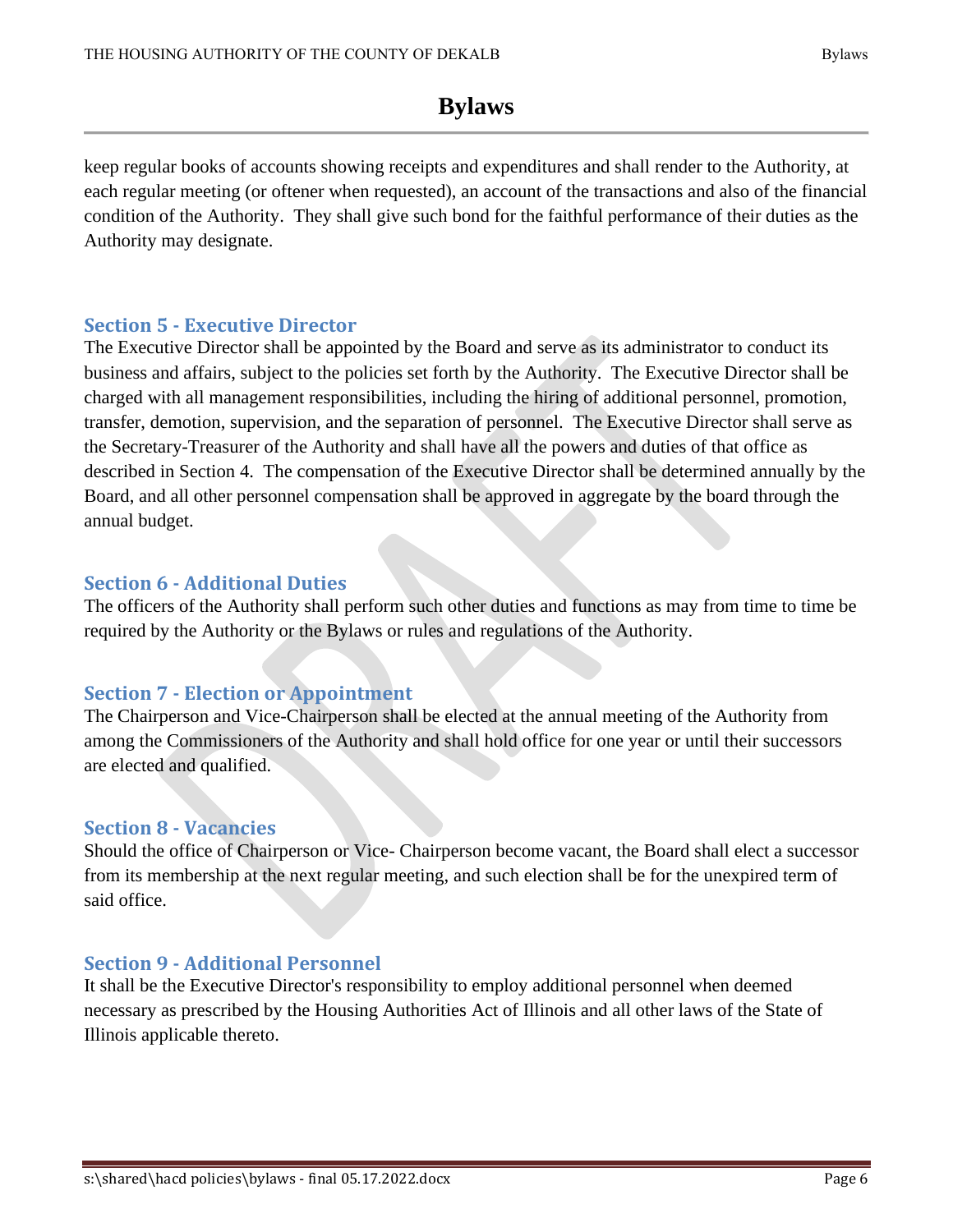## <span id="page-6-0"></span>**ARTICLE 5 – MEETINGS**

#### <span id="page-6-1"></span>**Section 1 - Annual Meeting**

The Annual Meeting of the Authority shall be held at a time as designated prior to the regular meeting of the Authority in accordance with the Illinois Open Meetings Act.

#### <span id="page-6-2"></span>**Section 2 - Regular Meetings**

Regular meetings shall be held in accordance with the Illinois Open Meetings Act at the principal office of the Authority at 2:30 p.m. on the third Tuesday of each month, unless the same shall be a legal holiday, in which event said meeting shall be held on the next succeeding secular day. To ensure that a quorum is met, from time to time the Commissioners may agree to move the regular meeting, provided such that a minimum notice of 48 hours is given to the public of such change. The meeting agenda shall be made available to board members and to the public on the HACD website not less than 48 hours (2 days) prior to the regular board meeting.

#### <span id="page-6-3"></span>**Section 3 - Special Meetings**

Special Meetings of the HACD Board of Commissioners shall be held when requested by the Chairperson or upon written request of two (2) Board Members. The HACD shall give notice of such special meeting to board members and to the general public in accordance with the Illinois Open Meetings Act.

#### <span id="page-6-4"></span>**Section 4 - Quorum**

The powers of the Authority shall be vested in the Commissioners in a duly authorized call to a meeting. Three Commissioners shall constitute a quorum for the purpose of conducting its business and exercising its powers and for all other purposes, but a smaller number may adjourn from time to time until a quorum is obtained. When a quorum is in attendance, action may be taken by the Authority upon a vote of a majority of the Commissioners.

#### <span id="page-6-5"></span>**Section 5 - Order of Business**

At the regular meetings of the Authority the following shall be the order of business:

- 1. Roll Call
- 2. Approval of the Agenda
- 3. Approval of the minutes of the previous meeting
- 4. Public Comment
- 5. Financial Report and Bills and Payroll
- 6. Report of the Secretary-Treasurer/Executive Director
- 7. Reports of Committees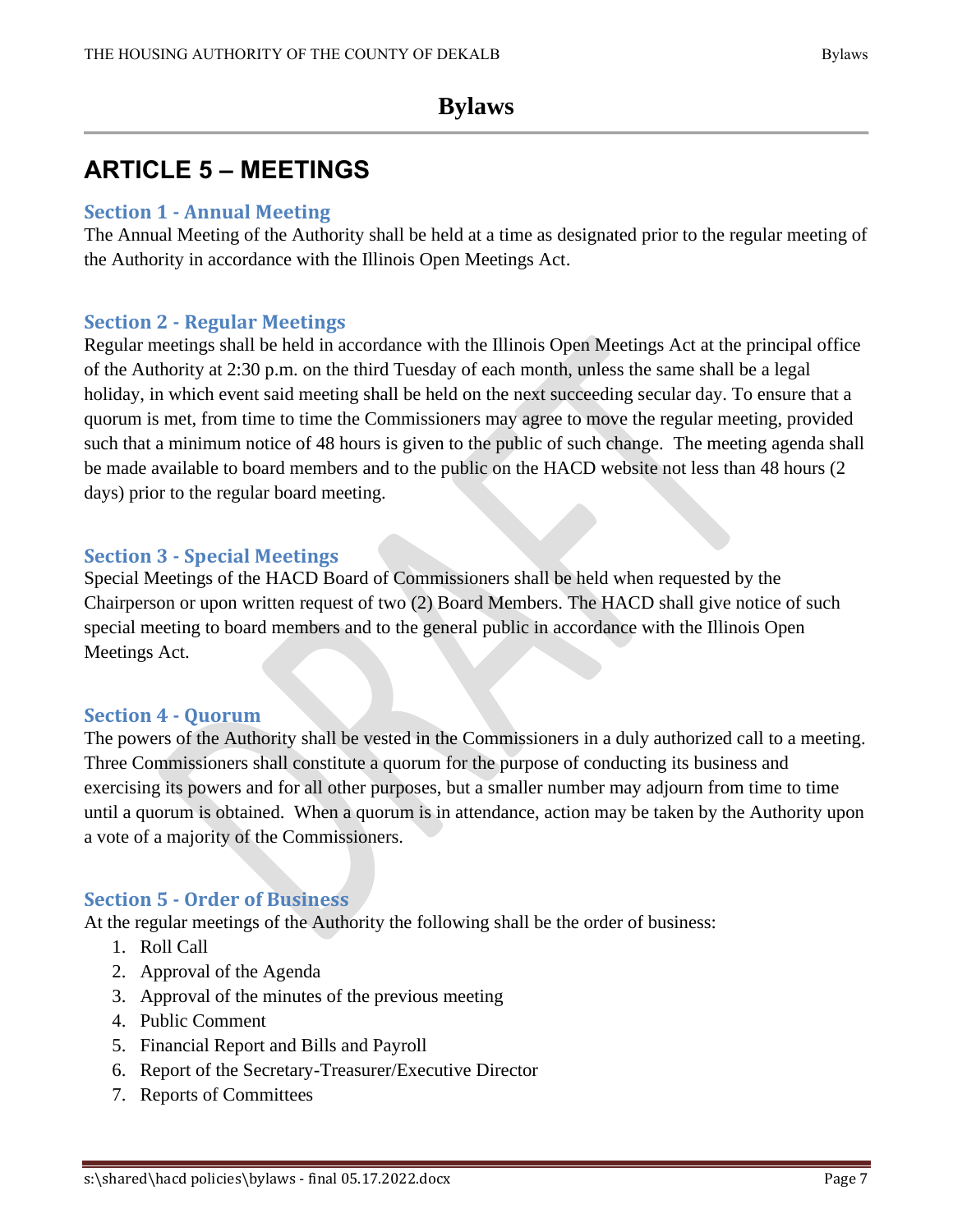- 8. Resolutions
- 9. Old Business
- 10. New Business
- 11. Adjournment

All resolutions shall be in writing and there shall be copies in a journal of the proceedings of the Authority.

#### <span id="page-7-0"></span>**Section 6 - Manner of Voting**

The voting on all questions coming before the Authority shall be by roll call, and the ayes and nays shall be entered upon the minutes of such meetings.

#### <span id="page-7-1"></span>**Section 7 – Minutes**

The recording of all open and closed minutes shall be kept in accordance with applicable requirements. The minutes shall be written so as to include:

- a. The date, time and place of meetings.
- b. The members of the public body recorded as either present or absent; and
- c. The general description of all matters proposed, discussed, or decided; and
- d. A record of any votes taken.

The minutes of meetings open to the public shall be available for public inspection within seven (7) days of the approval of such minutes by the Board.

Minutes of meetings closed to the public shall be available only if the Board determines that it is no longer necessary to protect the public interest or the privacy of an individual by keeping them confidential, subject to the Illinois Open Meetings Act. The Board shall review the minutes of all closed meetings at least semi-annually to determine and report in open session (1) the need for confidentiality still exists as to all or part of those minutes, or (2) that the minutes or portions thereof no longer require confidential treatment and are available for public inspection.

## <span id="page-7-2"></span>**ARTICLE 6 – CONFLICT OF INTEREST BOARD MEMBERS & APPOINTING OFFICAL**

#### <span id="page-7-3"></span>**Section 1**

No employee of the Housing Authority will be an immediate family member of any board member. The only exception will be if the family member is an employee before the Board Member officially takes office. In this case the Board member shall abstain from all actions relating to the family member(s)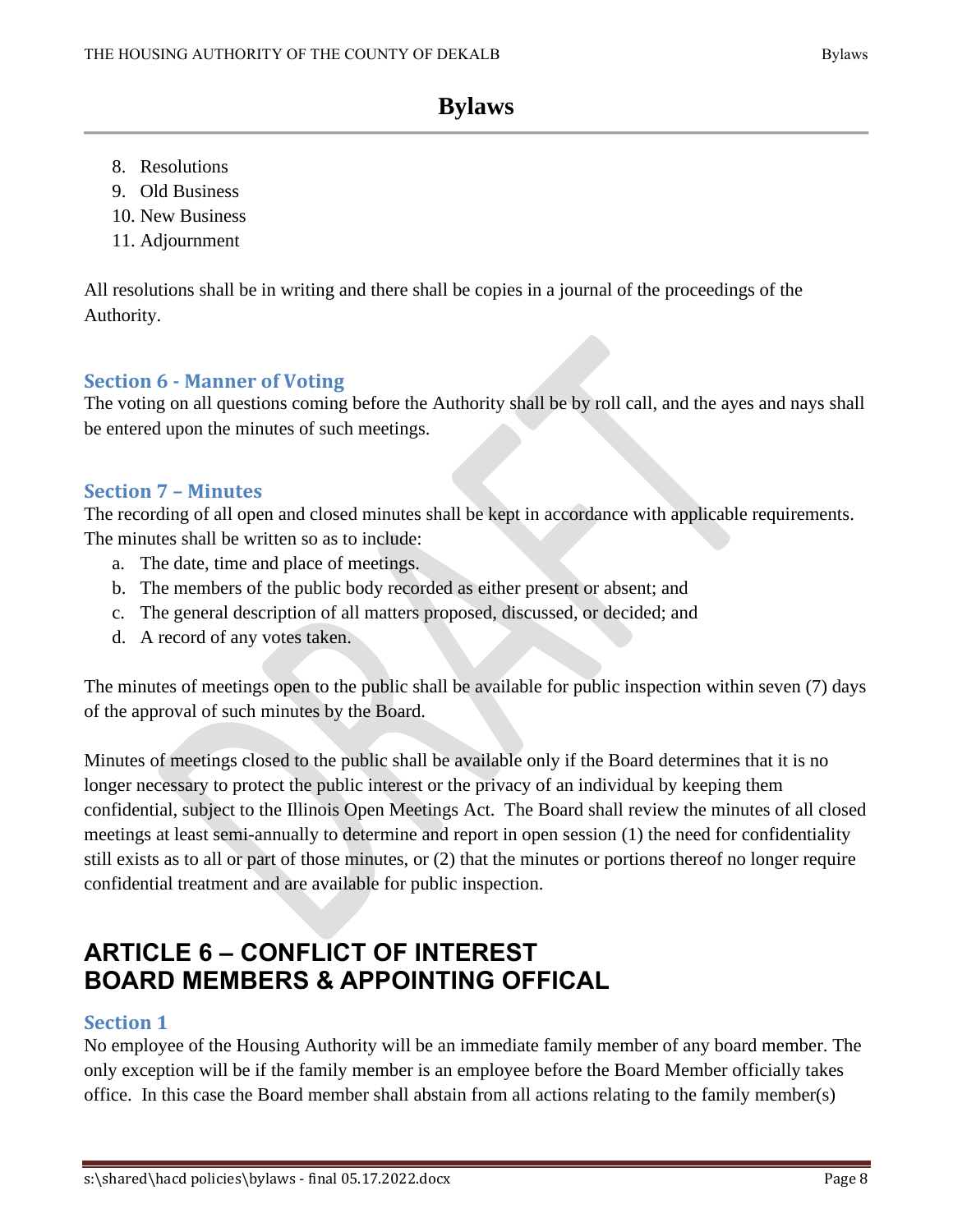concerning personnel decisions of the employee.

#### <span id="page-8-0"></span>**Section 2**

No Board Member will have any interest directly or indirectly either financially or otherwise in any contracts, programs, or work with the Housing Authority.

#### <span id="page-8-1"></span>**Section 3**

No Board Member of the Housing Authority may ask any employee to perform work or other activities unless it is directly related to their duties at the Housing Authority during official time, including overtime and comp time.

#### <span id="page-8-2"></span>**Section 4**

No Board Member may use Housing Authority's vehicles, materials, tools, equipment, or other items owned, leased or rented by the Housing Authority.

Any violation of the above will require a Board member to resign their position and notify, in writing, the appointing official that a replacement will be required immediately. If the Board Member does not write the resignation letter the Board Chairman is authorized to do so.

## <span id="page-8-3"></span>**ARTICLE 7 - INDEMNIFICATION**

#### <span id="page-8-4"></span>**SECTION 1 - INDEMNIFICATION OF COMMISSIONERS AND OFFICERS**

The Authority shall indemnify any Commissioner or officer, or former Commissioner or officer, of the Authority against expenses (including attorneys' fees), judgments, fines, and amounts paid in settlement or incurred in connection with the defense or settlement of any threatened, pending, or completed action, suit or proceeding, whether civil, criminal, administrative, or investigative, to which the Commissioner or officer was or is a party or is threatened to be made a party by reason of the fact that they are or was such a Commissioner or officer, to the extent that any such expenses or amounts were actually and reasonably incurred, provided:

- a) That they acted in good faith in what they reasonably believed to be in the best interests of the Authority; and
- b) That, in any matter the subject of criminal action, suit, or proceeding, they had no reasonable cause to believe that their conduct was unlawful.

The determination as to (a) and (b) above shall be made (i) by the Board of Commissioners by a majority vote of a quorum consisting of Commissioners who were not and are not parties to or threatened with any such action, suit or proceeding, or any other action, suit or proceeding arising from